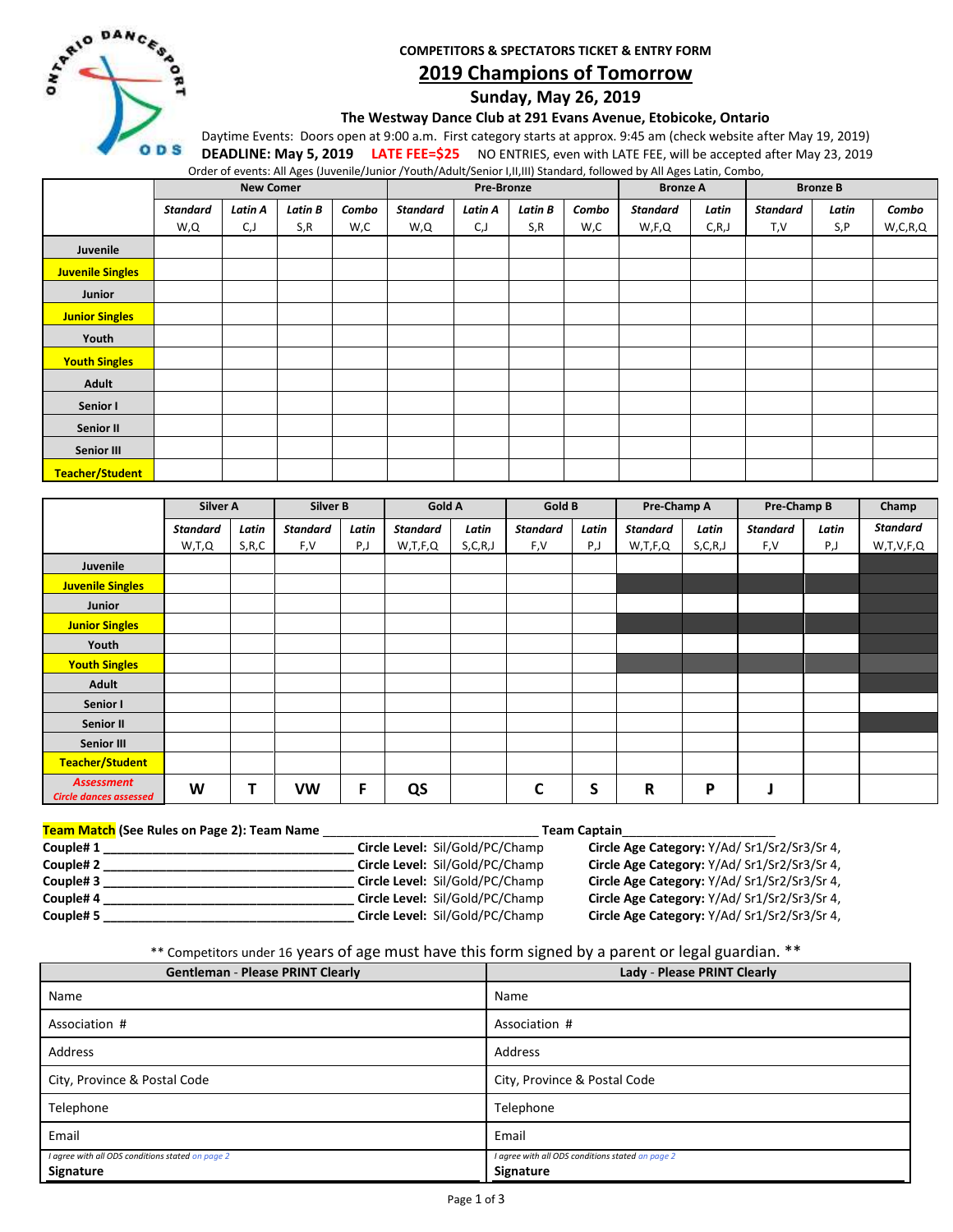### **TICKET ORDER & PAYMENT FEES**

#### **Registration Form MUST BE RECEIVED TOGETHER WITH YOUR PAYMENT by DEADLINE of May 5, 2019. After that date, NO REFUNDS will be given.**

| <b>COMPETITORS ENTRY FEE: closing date is May 5, 2019</b>           | Cost                                           | <b>Number of Entries</b> | <b>Total</b> |
|---------------------------------------------------------------------|------------------------------------------------|--------------------------|--------------|
| Entry Fees for Juvenile/Junior (Newcomer to Bronze categories)      | \$15 per couple                                |                          |              |
| Entry Fees for Juvenile/Junior (Silver to Pre Champ categories)     | \$20 per couple                                |                          |              |
| Entry Fees for Youth/ Adult/ Senior including Teacher/Student       | \$25 per couple                                |                          |              |
| <b>Singles</b>                                                      | \$15 per person                                |                          |              |
| One Day Non ODS athlete Membership                                  | Juvenile/Junior= \$7 and Youth - Senior = \$15 |                          |              |
| Assessment (pay for 4 assessments and get 5 <sup>th</sup> one Free) | \$10 per dance                                 |                          |              |
| Team Match                                                          | \$15 per couple                                |                          |              |
| Late Entry Fee (forms received after closing date)                  | \$25 per couple                                | Per entry form           |              |
|                                                                     |                                                |                          |              |
| Admission Tickets (general admission only, no reserved seating)     | Cost                                           | <b>Number of Tickets</b> | <b>Total</b> |
| Competitor - Juvenile/Junior                                        | \$20 per person                                |                          |              |
| Competitor and Spectator - Youth/Adult/Senior                       | \$25 per person                                |                          |              |
| Spectator - 10 years and under                                      | \$5 per person                                 |                          |              |

 **Total Amount Due: \$\_\_\_\_\_\_\_\_\_\_\_\_\_\_\_**

For tickets/entries, please contact Kam or Rosita Young a[t vicepresidentods@gmail.com](mailto:vicepresidentods@gmail.com) or at 416 285 7260. Please mail or email your entry and ticket order forms together with a cheque or money order (payable to ODS), or charge your **VISA** credit card (**VISA only**) to: Kam Young, 62 Moreau Trail, Toronto, Ontario, M1L 4V2

| Visa No:             | Expiry Date: |            | CVC (3 digit on back of credit card) |
|----------------------|--------------|------------|--------------------------------------|
| Name (please print): |              | Signature: |                                      |
| Telephone:           | Email:       |            |                                      |

#### **All COMPETITORS ENTRY FEES & TICKETS FEES MUST BE INCLUDED WITH ENTRY FORM**

- Partner & Singles must both be ODS or recognized Regional members.
- Teacher/Student competitions: Teacher must be licensed CDS Amateur Teacher or CDS PD member. Student must be ODS member.
- A one day non athlete membership will be permitted but only for competitors in Team Match, singles or T/S who do not have a partner or entered in athletic events. **Fee for a 1 day non athlete membership** is Juvenile/Junior= \$7 and Youth-Senior =\$15
- Assessment event: adjudicators will assess your dancing and give you a report on your dancing. Pay for 4 Assessments and get the 5<sup>th</sup> Assessment Dance free! Circle the dances on the form you wish assessed.
- **Form MUST BE RECEIVED TOGETHER WITH YOUR PAYMENT by DEADLINE of May 5th, 2019. After that date, NO REFUNDS for admission or entry fees will be given.**
- **NO ENTRIES, even with LATE FEE, will be accepted after midnight Thursday May 23, 2019 .**
- **DO NOT LEAVE VALUABLES OR CELL PHONES UNATTENDED OR IN CHANGE ROOMS.**
- **No pouring water or oil on the floor or carpet**. Those caught doing it will be held responsible and fined, and escorted out of competition venue.
- **Team Match Rules**:
	- 1. Minimum 3 couples to Maximum 5 couples per Team
	- 2. Each team member must dance at least 2 of 5 dances.
	- 3. Each dance will be danced twice (example 2 Waltzes).
	- 4. Minimum of 2 different Age categories on each team & 2 different Levels per team.

#### **DISCLAIMER:**

No responsibility for loss or theft of articles left in changing rooms or ballroom can be accepted by ODS and they cannot be held liable for injury sustained by persons participating in or attending this event, however caused. Everyone attending does so at his or her own risk.

All persons attending this event, whether as spectators, competitors, officials or guests shall be bound by the rules of this event and by participating automatically become obligated to adhere to them.

I agree to permit ODS to use any photos of myself on their web site, flyers and or promotional materials

Time Schedule may be posted on the ODS Web page **www.ontariodancesport.com** after May 19, 2019